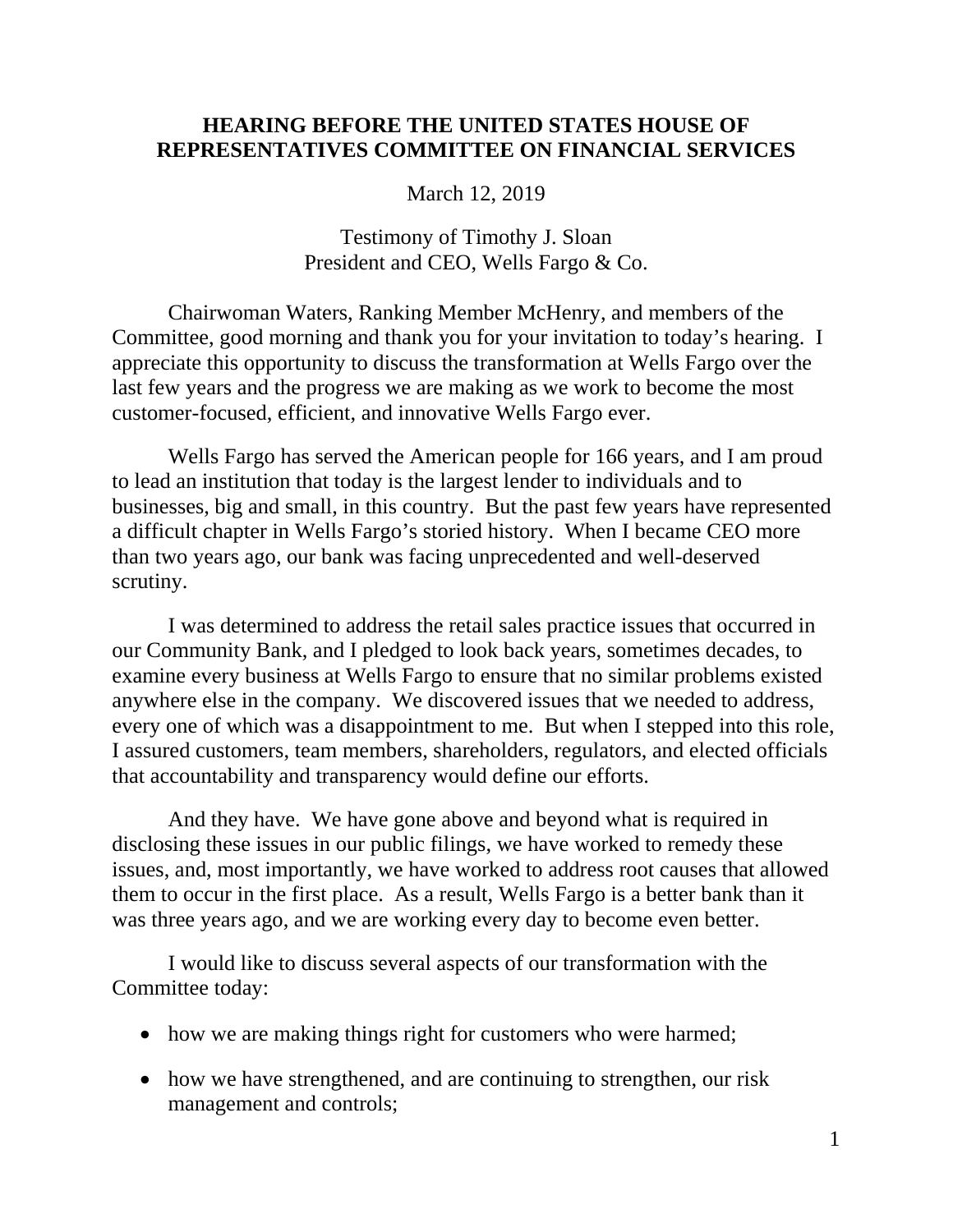- how we are improving our culture;
- how we are innovating to provide customers with more convenience and simplicity in how they bank with us; and
- how we have deepened our commitment to the communities we serve.

Working with external stakeholders, team members, and customers, we developed a Business Standards Report entitled *Learning from the Past, Transforming for the Future* (attached), which details these changes.

# **Making Things Right for Customers**

We are dedicated to compensating every customer who suffered harm because of our mistakes. We continue to proactively identify customers, contact them, and compensate them where appropriate. For the sales practices issue, for example, we looked back more than 15 years, reviewed 165 million accounts, contacted more than 40 million customers—both individuals and small businesses—via 246 million individual communications, and have provided millions of dollars in compensation to our customers to date.

We are taking responsibility not just for any fees customers should not have been charged, but also for related effects such as impacts on credit scores. Our guiding principle has been to err on the side of our customers, and we are taking an over-inclusive approach in doing so.

To be sure, getting this right for each customer takes time—longer than I would like, frankly. But mistakes do not affect every customer the same way, so we have had to develop processes for taking customers' individual circumstances into account. We make every effort to refund customers for mistakes as soon as we discover them. We also offer mediation to customers at no cost to them.

Above all, Wells Fargo is committed to making things right for our customers and earning back the public's trust.

# **Enhancing Risk Management**

Fully satisfying the requirements set forth in our regulatory consent orders is critically important. We have thousands of employees dedicated to carrying out our obligations under those consent orders, and we engage in frequent and open communication with our regulators. Members of our Board of Directors and senior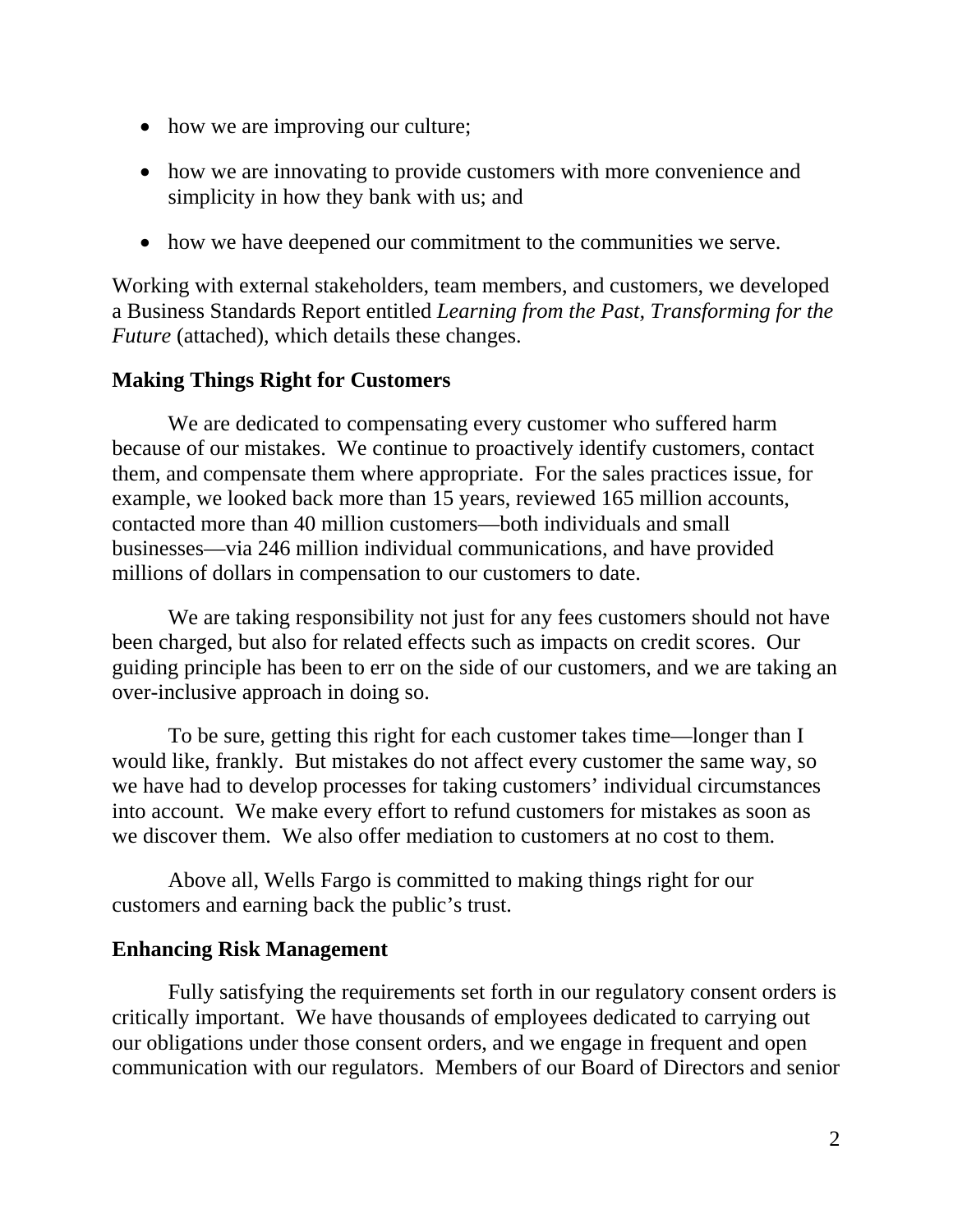executives are meeting regularly with the Federal Reserve, the OCC, the FDIC, the CFPB, and other agencies to address their concerns and seek their input.

Solving past problems is not enough. We are equally committed to preventing new problems from developing. To do that, we have transformed our approach to risk management by fundamentally changing the organization of Wells Fargo. We have discarded our old decentralized structure that allowed prior problems to occur and centralized our enterprise control functions, such as risk, finance, human resources, compliance, and technology. We have enhanced our three "lines of defense"—front-line risk, independent risk management, and audit—to ensure multiple layers of review and to improve internal oversight. We have added more than 3,000 new risk professionals who work every day to ensure that we are conducting our business in the best interests of our customers, and we plan to hire more. Now, we have better visibility into issues as they emerge and can respond to them more quickly.

We have taken a range of other steps to manage and reduce risk. We have reevaluated our products and services, shed riskier investments, and sold or discontinued non-core businesses and activities. And we have hired impressive new leaders—many from outside the company—to oversee our Risk, Legal, Human Resources, Technology, and Audit groups.

Our Board of Directors has undergone a similar transformation. In the past two-and-a-half years, we have added seven new independent directors, who bring expertise in financial services, risk management, human capital management, technology, operations, and reputational risk. We have separated the roles of Chair and CEO, and our new Board Chair Betsy Duke is the first woman to chair a major United States financial institution. We also improved the reporting and analysis our directors receive, maintained our commitment to the Board's diversity, and further empowered our Board committees to oversee improvements in risk management and corporate culture.

#### **Strengthening Wells Fargo's Culture**

Our corporate culture is another area that has undergone substantial transformation in recent years. Team members see this change in the elimination of the product sales goals that contributed to the unauthorized accounts problem. They see it in a performance evaluation system that prioritizes serving customers and managing risk. They see it in increased compensation, including a new hourly minimum wage of \$15 and pay increases for tens of thousands of employees who were already at that level or higher. They see it in restricted share rights granted to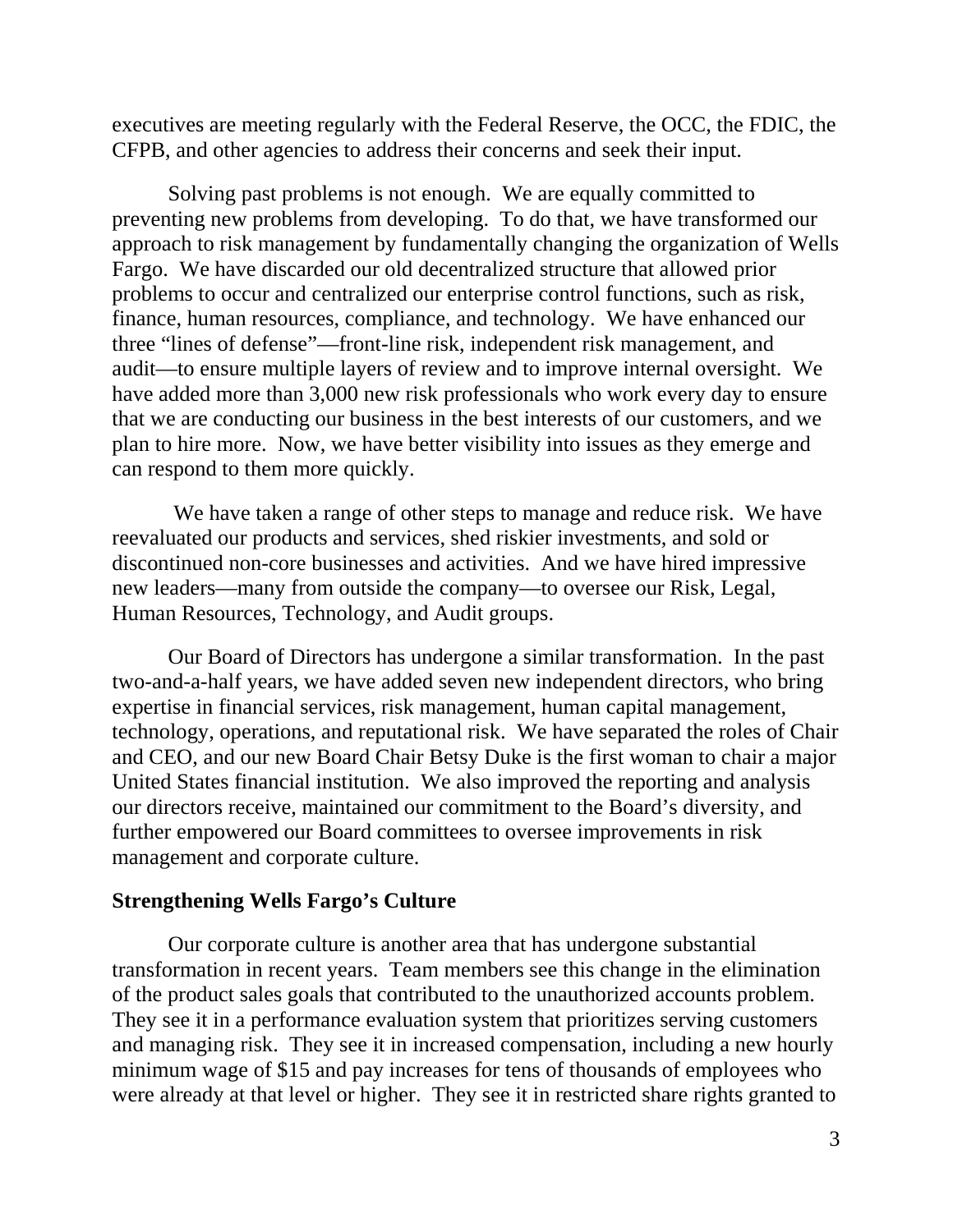approximately 250,000 team members in 2018 to recognize their commitment to the company's future success. And they see it in a corporate culture that encourages team members to speak up without fear of retaliation when they see a problem.

We also provide new benefits for team members, including four additional paid holidays per year, up to sixteen weeks of paid parental leave available to both parents, and paid leave to care for a family member. We now offer backup adult and childcare programs to support the diverse needs of our team members, and we offer U.S.-based team members up to 16 hours of paid community service time to support volunteer involvement in their communities. By the end of 2018, these changes helped bring our team member voluntary attrition, a key measurement of team member satisfaction, to its lowest level since 2013.

Our customers are also seeing the difference. Our customer experience and loyalty survey results are now at their highest levels in the past two-and-a-half years.

#### **Customer-Focused Innovation**

Wells Fargo serves one-third of America's households, including customers of every income level, age, race, and ethnicity. Our goal is to help them all succeed financially, so another focus of our transformation has been better serving our customers by introducing several tools to help meet their financial needs more fully, conveniently, and economically.

These tools include (1) Overdraft Rewind; (2) Real-Time Balance Alerts; (3) Greenhouse, a personal financial management tool designed for students and others who are new to banking; and (4) Control Tower, a mobile tool that helps customers easily manage the usage of all of their accounts.

*Overdraft Rewind.* In November 2017, we introduced Overdraft Rewind, which automatically reverses overdraft or insufficient-funds fees that would otherwise be assessed on customers the day before a direct deposit is received, when their account balances may be low. We did this because we recognized that this can be a vulnerable time for many customers. In 2018, Overdraft Rewind helped more than 2.3 million customers avoid overdraft fees.

*Real-Time Balance Alerts.* We also rolled out automatic real-time balance alerts to electronically notify checking account customers when their account balances drop to a level they select. These alerts build on the text and email alerts Wells Fargo has offered for a number of years, and they are having a big impact.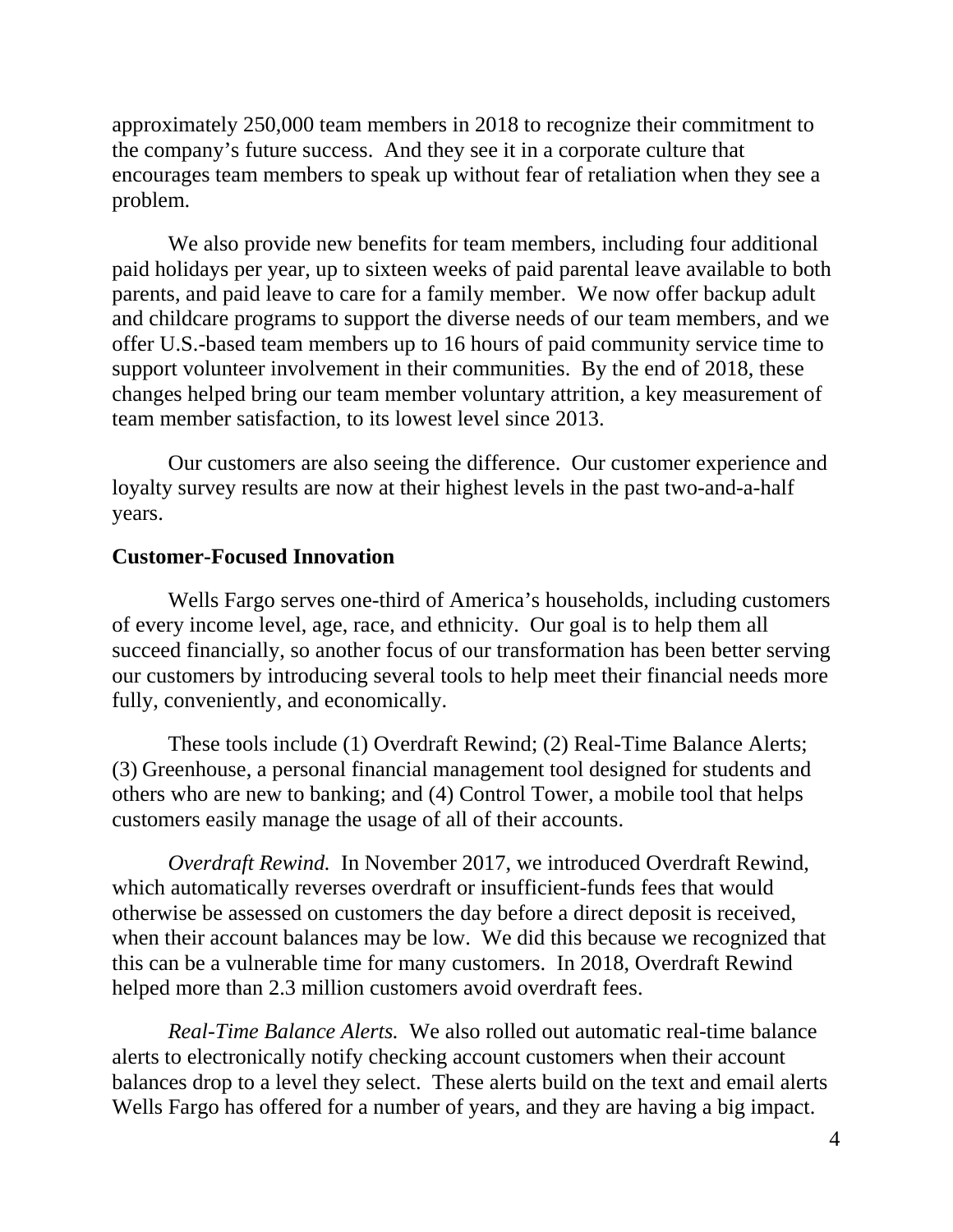In 2018, we sent an average of more than 37 million alerts a month—meaning 37 million opportunities for customers to avoid a negative outcome or an overdraft.

*Greenhouse.* Late last year, we announced "Greenhouse by Wells Fargo." Greenhouse is for consumers who are new to banking or who need help with personal finance management. Greenhouse provides tools to help customers allocate or set aside money for bills and day-to-day spending. It also provides notifications when bills are due, and enables customers to pay bills directly within the application. Greenhouse and the accompanying debit card are also designed to not allow overdrafts, so customers cannot spend more than they have. Greenhouse is currently in a customer and team member pilot program and will be expanded across the country later this year.

*Control Tower.* In October 2018, we launched Control Tower, a first-of-itskind digital service for all Wells Fargo consumer and small business customers. Control Tower provides a single view of a customer's "digital financial footprint," including places their Wells Fargo card or account information is connected, such as recurring payments, third parties, and mobile wallets. With this tool, it will be much easier for customers to manage their money and turn debit and credit cards on or off as needed.

#### **Corporate Citizenship**

Since 2016, Wells Fargo has deepened its already strong commitment to good corporate citizenship. Wells Fargo has always had a history of community involvement and has consistently been ranked as one of America's leading corporate philanthropists. Our commitment to helping address some of the country's most pressing social and economic issues is only growing. In 2018, Wells Fargo expanded its philanthropic giving by more than 50 percent, donating more than \$444 million to nearly 11,000 non-profits nationwide. Beginning this year, we will target 2 percent of our after-tax profits for corporate philanthropy. As part of this expanded philanthropy, our goal is to contribute \$100 million in capital and other resources over the next three years to support the growth of diverse small businesses.

We believe that owning a home is a primary driver of the health of the communities where we do business and a cornerstone of the American dream, yet access to affordable housing remains a significant challenge in communities across the country. We have developed initiatives and programs to increase homeownership for low-income individuals and minority communities, including \$185 billion in multi-year commitments in support of African American and